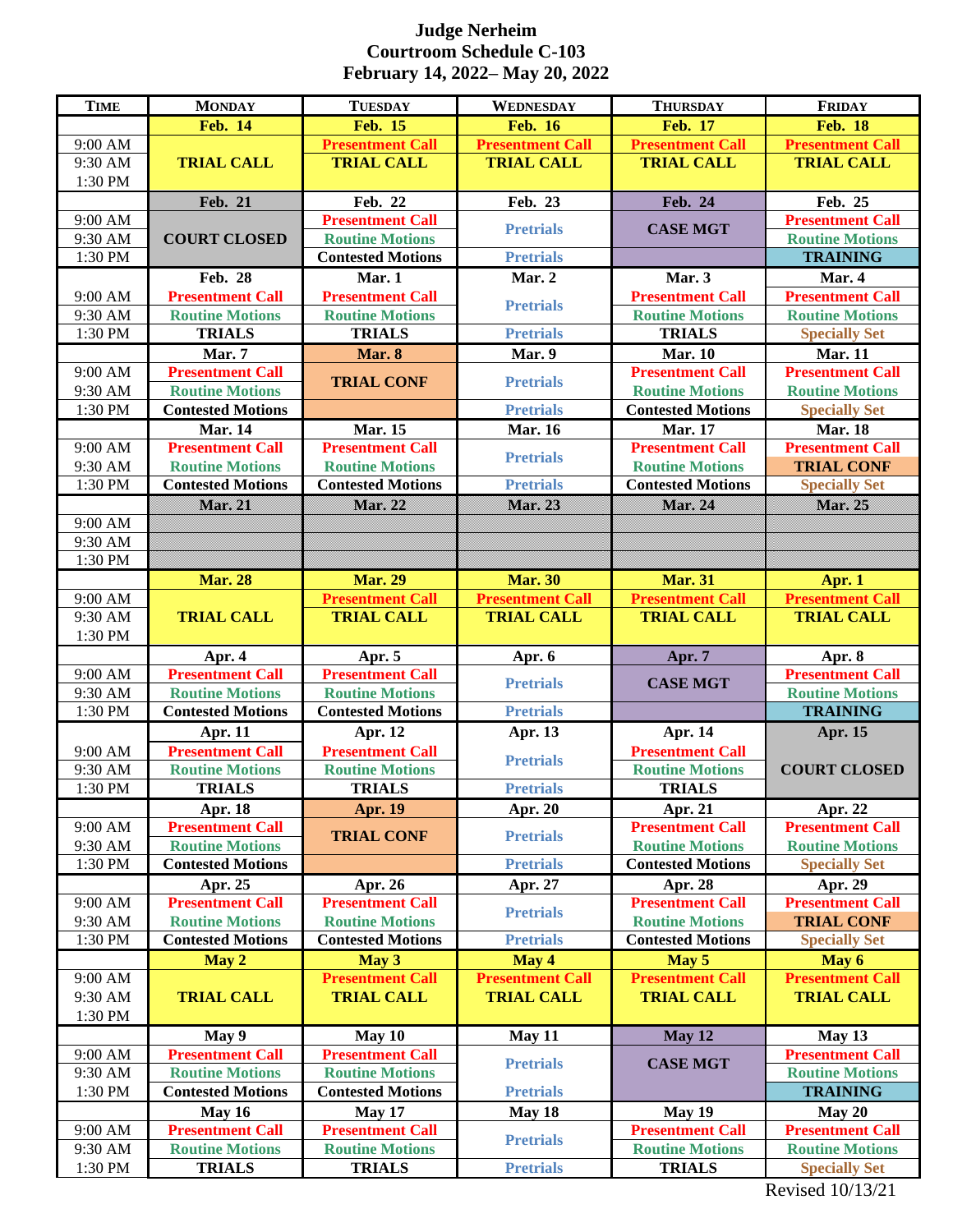## **Judge Nerheim Courtroom Schedule C-103 May 23, 2022– August 26, 2022**

| <b>TIME</b>        | <b>MONDAY</b>                                      | <b>TUESDAY</b>                                     | <b>WEDNESDAY</b>                     | <b>THURSDAY</b>          | <b>FRIDAY</b>                             |
|--------------------|----------------------------------------------------|----------------------------------------------------|--------------------------------------|--------------------------|-------------------------------------------|
|                    | May 23                                             | <b>May 24</b>                                      | May 25                               | May 26                   | <b>May 27</b>                             |
| 9:00 AM            | <b>Presentment Call</b>                            |                                                    |                                      | <b>Presentment Call</b>  | <b>Presentment Call</b>                   |
| 9:30 AM            | <b>Routine Motions</b>                             | <b>TRIAL CONF</b>                                  | <b>Pretrials</b>                     | <b>Routine Motions</b>   | <b>Routine Motions</b>                    |
| 1:30 PM            | <b>Contested Motions</b>                           |                                                    | <b>Pretrials</b>                     | <b>Contested Motions</b> | <b>Specially Set</b>                      |
|                    | May 30                                             | <b>May 31</b>                                      | <b>Jun. 1</b>                        | <b>Jun. 2</b>            | <b>Jun. 3</b>                             |
| 9:00 AM            |                                                    | <b>Presentment Call</b>                            | <b>Pretrials</b>                     | <b>Presentment Call</b>  | <b>Presentment Call</b>                   |
| 9:30 AM            | <b>COURT CLOSED</b>                                | <b>Routine Motions</b>                             |                                      | <b>Routine Motions</b>   | <b>TRIAL CONF</b>                         |
| 1:30 PM            |                                                    | <b>Contested Motions</b>                           | <b>Pretrials</b>                     | <b>Contested Motions</b> | <b>Specially Set</b>                      |
|                    | <b>Jun. 6</b>                                      | <b>Jun. 7</b>                                      | <b>Jun. 8</b>                        | <b>Jun. 9</b>            | <b>Jun. 10</b>                            |
| 9:00 AM            |                                                    | <b>Presentment Call</b>                            | <b>Presentment Call</b>              | <b>Presentment Call</b>  | <b>Presentment Call</b>                   |
| 9:30 AM            | <b>TRIAL CALL</b>                                  | <b>TRIAL CALL</b>                                  | <b>TRIAL CALL</b>                    | <b>TRIAL CALL</b>        | <b>TRIAL CALL</b>                         |
| 1:30 PM            |                                                    |                                                    |                                      |                          |                                           |
|                    | <b>Jun. 13</b>                                     | <b>Jun. 14</b>                                     | <b>Jun. 15</b>                       | <b>Jun. 16</b>           | <b>Jun. 17</b>                            |
| 9:00 AM            | <b>Presentment Call</b>                            | <b>Presentment Call</b>                            | <b>Pretrials</b>                     | <b>CASE MGT</b>          | <b>Presentment Call</b>                   |
| 9:30 AM            | <b>Routine Motions</b>                             | <b>Routine Motions</b>                             |                                      |                          | <b>Routine Motions</b>                    |
| 1:30 PM            | <b>Contested Motions</b>                           | <b>Contested Motions</b>                           | <b>Pretrials</b>                     |                          | <b>TRAINING</b>                           |
|                    | <b>Jun. 20</b>                                     | <b>Jun. 21</b>                                     | <b>Jun. 22</b>                       | <b>Jun. 23</b>           | <b>Jun. 24</b>                            |
| 9:00 AM            |                                                    | <b>Presentment Call</b>                            | <b>Pretrials</b>                     | <b>Presentment Call</b>  | <b>Presentment Call</b>                   |
| 9:30 AM            | <b>COURT CLOSED</b>                                | <b>Routine Motions</b>                             |                                      | <b>Routine Motions</b>   | <b>Routine Motions</b>                    |
| 1:30 PM            |                                                    | <b>TRIALS</b>                                      | <b>Pretrials</b>                     | <b>TRIALS</b>            | <b>Specially Set</b>                      |
|                    | <b>Jun. 27</b>                                     | <b>Jun. 28</b>                                     | <b>Jun. 29</b>                       | <b>Jun. 30</b>           | <b>Jul. 1</b>                             |
| 9:00 AM            | <b>Presentment Call</b>                            | <b>TRIAL CONF</b>                                  | <b>Pretrials</b>                     | <b>Presentment Call</b>  | <b>Presentment Call</b>                   |
| 9:30 AM            | <b>Routine Motions</b>                             |                                                    |                                      | <b>Routine Motions</b>   | <b>Routine Motions</b>                    |
| 1:30 PM            | <b>Contested Motions</b>                           |                                                    | <b>Pretrials</b>                     | <b>Contested Motions</b> | <b>Specially Set</b>                      |
|                    | <b>Jul. 4</b>                                      | <b>Jul. 5</b>                                      | <b>Jul. 6</b>                        | <b>Jul. 7</b>            | <b>Jul. 8</b>                             |
| 9:00 AM            |                                                    | <b>Presentment Call</b>                            |                                      | <b>Presentment Call</b>  | <b>Presentment Call</b>                   |
| 9:30 AM            | <b>COURT CLOSED</b>                                | <b>Routine Motions</b>                             | <b>Pretrials</b>                     | <b>Routine Motions</b>   | <b>TRIAL CONF</b>                         |
| 1:30 PM            |                                                    | <b>Contested Motions</b>                           | <b>Pretrials</b>                     | <b>Contested Motions</b> | <b>Specially Set</b>                      |
|                    | <b>Jul. 11</b>                                     | <b>Jul. 12</b>                                     | <b>Jul. 13</b>                       | <b>Jul. 14</b>           | <b>Jul. 15</b>                            |
| 9:00 AM            |                                                    | <b>Presentment Call</b>                            | <b>Presentment Call</b>              | <b>Presentment Call</b>  | <b>Presentment Call</b>                   |
| 9:30 AM            | <b>TRIAL CALL</b>                                  | <b>TRIAL CALL</b>                                  | <b>TRIAL CALL</b>                    | <b>TRIAL CALL</b>        | <b>TRIAL CALL</b>                         |
| 1:30 PM            |                                                    |                                                    |                                      |                          |                                           |
|                    | <b>Jul. 18</b>                                     | <b>Jul. 19</b>                                     | <b>Jul. 20</b>                       | <b>Jul. 21</b>           | <b>Jul. 22</b>                            |
| 9:00 AM            | <b>Presentment Call</b>                            | <b>Presentment Call</b>                            | <b>Pretrials</b>                     | <b>CASE MGT</b>          | <b>Presentment Call</b>                   |
| 9:30 AM            | <b>Routine Motions</b>                             | <b>Routine Motions</b>                             |                                      |                          | <b>Routine Motions</b>                    |
| 1:30 PM            | <b>Contested Motions</b>                           | <b>Contested Motions</b>                           | <b>Pretrials</b>                     |                          | <b>TRAINING</b>                           |
|                    | <b>Jul. 25</b>                                     | <b>Jul. 26</b>                                     | <b>Jul. 27</b>                       | <b>Jul. 28</b>           | <b>Jul. 29</b>                            |
| 9:00 AM            | <b>Presentment Call</b>                            | <b>Presentment Call</b>                            | <b>Pretrials</b>                     | <b>Presentment Call</b>  | <b>Presentment Call</b>                   |
| 9:30 AM            | <b>Routine Motions</b>                             | <b>Routine Motions</b>                             |                                      | <b>Routine Motions</b>   | <b>Routine Motions</b>                    |
| 1:30 PM            |                                                    |                                                    |                                      |                          |                                           |
|                    | <b>TRIALS</b>                                      | <b>TRIALS</b>                                      | <b>Pretrials</b>                     | <b>TRIALS</b>            | <b>Specially Set</b>                      |
|                    | Aug. 1                                             | Aug. 2                                             | Aug. 3                               | Aug. 4                   | Aug. 5                                    |
| 9:00 AM            | <b>Presentment Call</b>                            |                                                    |                                      | <b>Presentment Call</b>  | <b>Presentment Call</b>                   |
| 9:30 AM            | <b>Routine Motions</b>                             | <b>TRIAL CONF</b>                                  | <b>Pretrials</b>                     | <b>Routine Motions</b>   | <b>Routine Motions</b>                    |
| 1:30 PM            | <b>Contested Motions</b>                           |                                                    | <b>Pretrials</b>                     | <b>Contested Motions</b> | <b>Specially Set</b>                      |
|                    | Aug. 8                                             | Aug. 9                                             | <b>Aug. 10</b>                       | <b>Aug. 11</b>           | <b>Aug. 12</b>                            |
| 9:00 AM            | <b>Presentment Call</b>                            | <b>Presentment Call</b>                            |                                      | <b>Presentment Call</b>  | <b>Presentment Call</b>                   |
| 9:30 AM            | <b>Routine Motions</b>                             | <b>Routine Motions</b>                             | <b>Pretrials</b>                     | <b>Routine Motions</b>   | <b>TRIAL CONF</b>                         |
| 1:30 PM            | <b>Contested Motions</b>                           | <b>Contested Motions</b>                           | <b>Pretrials</b>                     | <b>Contested Motions</b> | <b>Specially Set</b>                      |
|                    | <b>Aug. 15</b>                                     | <b>Aug. 16</b>                                     | <b>Aug. 17</b>                       | <b>Aug. 18</b>           | <b>Aug. 19</b>                            |
| 9:00 AM            |                                                    | <b>Presentment Call</b>                            | <b>Presentment Call</b>              | <b>Presentment Call</b>  | <b>Presentment Call</b>                   |
| 9:30 AM            | <b>TRIAL CALL</b>                                  | <b>TRIAL CALL</b>                                  | <b>TRIAL CALL</b>                    | <b>TRIAL CALL</b>        | <b>TRIAL CALL</b>                         |
| 1:30 PM            |                                                    |                                                    |                                      |                          |                                           |
|                    | Aug. 22                                            | Aug. 23                                            | Aug. 24                              | Aug. 25                  | <b>Aug. 26</b>                            |
| 9:00 AM            | <b>Presentment Call</b>                            | <b>Presentment Call</b>                            |                                      |                          | <b>Presentment Call</b>                   |
| 9:30 AM<br>1:30 PM | <b>Routine Motions</b><br><b>Contested Motions</b> | <b>Routine Motions</b><br><b>Contested Motions</b> | <b>Pretrials</b><br><b>Pretrials</b> | <b>CASE MGT</b>          | <b>Routine Motions</b><br><b>TRAINING</b> |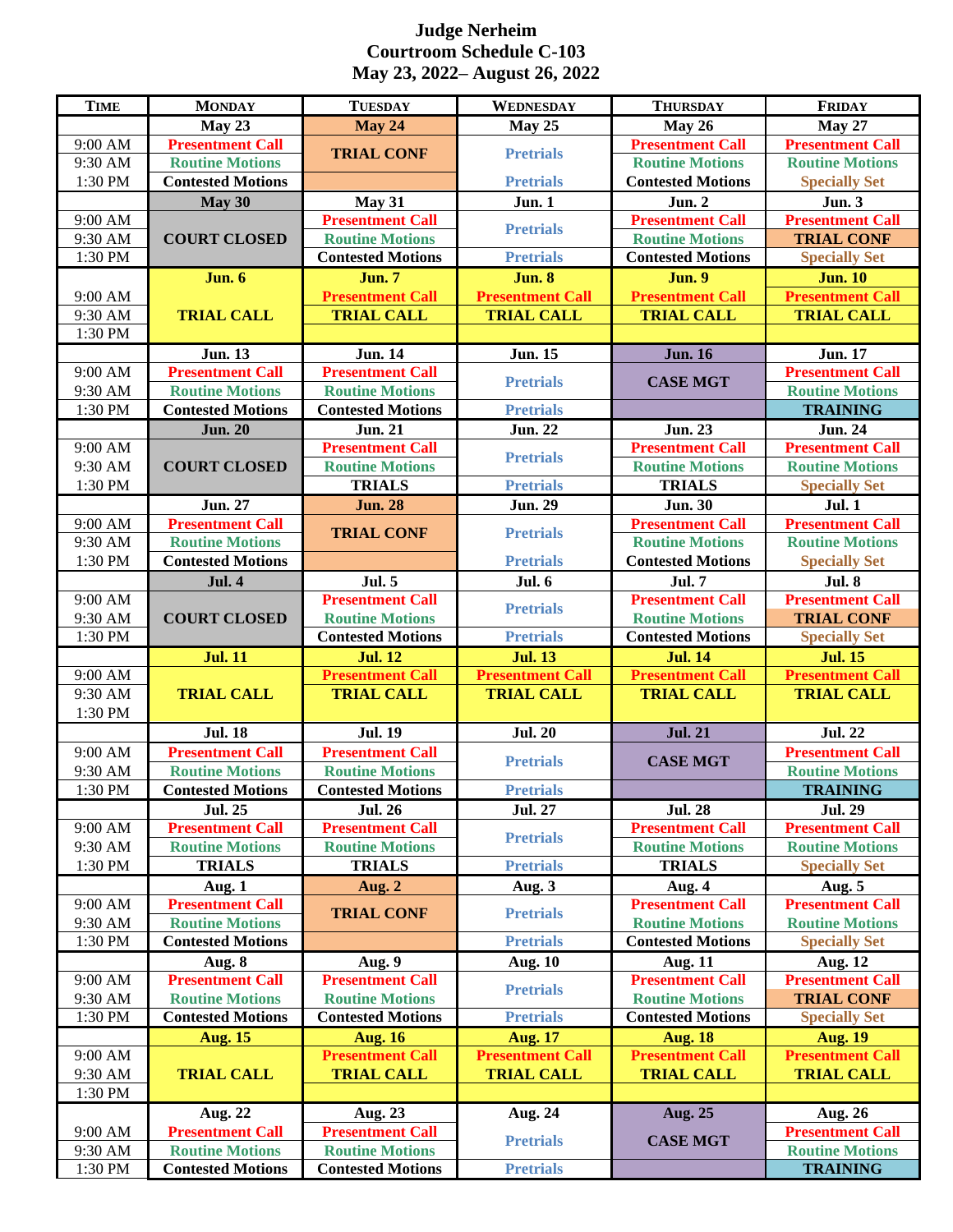## **Judge Nerheim Courtroom Schedule C-103 August 29, 2022 – December 2, 2022**

| <b>TIME</b>         | <b>MONDAY</b>                                      | <b>TUESDAY</b>                                    | <b>WEDNESDAY</b>                             | <b>THURSDAY</b>             | <b>FRIDAY</b>                             |
|---------------------|----------------------------------------------------|---------------------------------------------------|----------------------------------------------|-----------------------------|-------------------------------------------|
|                     | Aug. 29                                            | Aug. 30                                           | <b>Aug. 31</b>                               | Sept. 1                     | Sept. 2                                   |
| 9:00 AM             | <b>Presentment Call</b>                            | <b>Presentment Call</b>                           | <b>Pretrials</b>                             | <b>Presentment Call</b>     | <b>Presentment Call</b>                   |
| 9:30 AM             | <b>Routine Motions</b>                             | <b>Routine Motions</b>                            |                                              | <b>Routine Motions</b>      | <b>Routine Motions</b>                    |
| $1:30 \text{ PM}$   | <b>TRIALS</b>                                      | <b>TRIALS</b>                                     | <b>Pretrials</b>                             | <b>TRIALS</b>               | <b>Specially Set</b>                      |
|                     | Sept. 5                                            | Sept. 6                                           | Sept. 7                                      | Sept. 8                     | Sept. 9                                   |
| 9:00 AM             |                                                    | <b>TRIAL CONF</b>                                 | <b>Pretrials</b>                             | <b>Presentment Call</b>     | <b>Presentment Call</b>                   |
| 9:30 AM             | <b>COURT CLOSED</b>                                |                                                   |                                              | <b>Routine Motions</b>      | <b>Routine Motions</b>                    |
| 1:30 PM             |                                                    |                                                   | <b>Pretrials</b>                             | <b>Contested Motions</b>    | <b>Specially Set</b>                      |
|                     | <b>Sept. 12</b>                                    | <b>Sept. 13</b>                                   | <b>Sept. 14</b>                              | <b>Sept. 15</b>             | <b>Sept. 16</b>                           |
| 9:00 AM             | <b>Presentment Call</b>                            | <b>Presentment Call</b>                           | <b>Pretrials</b>                             | <b>Presentment Call</b>     | <b>Presentment Call</b>                   |
| 9:30 AM             | <b>Routine Motions</b>                             | <b>Routine Motions</b>                            |                                              | <b>Routine Motions</b>      | <b>TRIAL CONF</b>                         |
| 1:30 PM             | <b>Contested Motions</b>                           | <b>Contested Motions</b>                          | <b>Pretrials</b>                             | <b>Contested Motions</b>    | <b>Specially Set</b>                      |
|                     | <b>Sept. 19</b>                                    | <b>Sept. 20</b>                                   | <b>Sept. 21</b>                              | <b>Sept. 22</b>             | <b>Sept. 23</b>                           |
| 9:00 AM<br>9:30 AM  |                                                    | <b>Presentment Call</b>                           | <b>Presentment Call</b><br><b>TRIAL CALL</b> | <b>Presentment Call</b>     | <b>Presentment Call</b>                   |
| 1:30 PM             | <b>TRIAL CALL</b>                                  | <b>TRIAL CALL</b>                                 |                                              | <b>TRIAL CALL</b>           | <b>TRIAL CALL</b>                         |
|                     | Sept. 26                                           | <b>Sept. 27</b>                                   | <b>Sept. 28</b>                              | <b>Sept. 29</b>             | <b>Sept. 30</b>                           |
| 9:00 AM             | <b>Presentment Call</b>                            | <b>Presentment Call</b>                           |                                              |                             |                                           |
| 9:30 AM             | <b>Routine Motions</b>                             | <b>Routine Motions</b>                            | <b>Pretrials</b>                             | <b>CASE MGT</b>             | <b>COURT NOT IN</b>                       |
| 1:30 PM             | <b>Contested Motions</b>                           | <b>Contested Motions</b>                          | <b>Pretrials</b>                             | <b>COURT NOT IN SESSION</b> | <b>SESSION</b>                            |
|                     | <b>Oct. 3</b>                                      | Oct. 4                                            | Oct. 5                                       | Oct. 6                      | <b>Oct. 7</b>                             |
| 9:00 AM             | <b>Presentment Call</b>                            | <b>Presentment Call</b>                           |                                              | <b>Presentment Call</b>     | <b>Presentment Call</b>                   |
| 9:30 AM             | <b>Routine Motions</b>                             | <b>Routine Motions</b>                            | <b>Pretrials</b>                             | <b>Routine Motions</b>      | <b>Routine Motions</b>                    |
| 1:30 PM             | <b>TRIALS</b>                                      | <b>TRIALS</b>                                     | <b>Pretrials</b>                             | <b>TRIALS</b>               | <b>Specially Set</b>                      |
|                     | <b>Oct. 10</b>                                     | <b>Oct. 11</b>                                    | Oct. 12                                      | Oct. 13                     | <b>Oct. 14</b>                            |
| 9:00 AM             |                                                    |                                                   |                                              | <b>Presentment Call</b>     | <b>Presentment Call</b>                   |
| 9:30 AM             | <b>COURT CLOSED</b>                                | <b>TRIAL CONF</b>                                 | <b>Pretrials</b>                             | <b>Routine Motions</b>      | <b>Routine Motions</b>                    |
| 1:30 PM             |                                                    |                                                   | <b>Pretrials</b>                             | <b>Contested Motions</b>    | <b>Specially Set</b>                      |
|                     | Oct. 17                                            | <b>Oct. 18</b>                                    | Oct. 19                                      | <b>Oct. 20</b>              | Oct. 21                                   |
| 9:00 AM             | <b>Presentment Call</b>                            | <b>Presentment Call</b>                           | <b>Pretrials</b>                             | <b>Presentment Call</b>     | <b>Presentment Call</b>                   |
| 9:30 AM             | <b>Routine Motions</b>                             | <b>Routine Motions</b>                            |                                              | <b>Routine Motions</b>      | <b>TRIAL CONF</b>                         |
| 1:30 PM             | <b>Contested Motions</b>                           | <b>Contested Motions</b>                          | <b>Pretrials</b>                             | <b>Contested Motions</b>    | <b>Specially Set</b>                      |
|                     | <b>Oct. 24</b>                                     | <b>Oct. 25</b>                                    | <b>Oct. 26</b>                               | <b>Oct. 27</b>              | <b>Oct. 28</b>                            |
| 9:00 AM             |                                                    | <b>Presentment Call</b>                           | <b>Presentment Call</b>                      | <b>Presentment Call</b>     | <b>Presentment Call</b>                   |
| 9:30 AM             | <b>TRIAL CALL</b>                                  | <b>TRIAL CALL</b>                                 | <b>TRIAL CALL</b>                            | <b>TRIAL CALL</b>           | <b>TRIAL CALL</b>                         |
| $1:30\ \mathrm{PM}$ |                                                    |                                                   |                                              |                             |                                           |
|                     | Oct. 31                                            | <b>Nov. 1</b>                                     | <b>Nov. 2</b>                                | <b>Nov. 3</b>               | <b>Nov. 4</b>                             |
| 9:00 AM             | <b>Presentment Call</b>                            | <b>Presentment Call</b><br><b>Routine Motions</b> | <b>Pretrials</b>                             | <b>CASE MGT</b>             | <b>Presentment Call</b>                   |
| 9:30 AM<br>1:30 PM  | <b>Routine Motions</b><br><b>Contested Motions</b> | <b>Contested Motions</b>                          | <b>Pretrials</b>                             |                             | <b>Routine Motions</b><br><b>TRAINING</b> |
|                     | <b>Nov. 7</b>                                      | <b>Nov. 8</b>                                     | <b>Nov. 9</b>                                | <b>Nov. 10</b>              | <b>Nov. 11</b>                            |
| 9:00 AM             | <b>Presentment Call</b>                            | <b>Presentment Call</b>                           |                                              | <b>Presentment Call</b>     |                                           |
| 9:30 AM             | <b>Routine Motions</b>                             | <b>Routine Motions</b>                            | <b>Pretrials</b>                             | <b>Routine Motions</b>      | <b>COURT CLOSED</b>                       |
| 1:30 PM             | <b>TRIALS</b>                                      | <b>TRIALS</b>                                     | <b>Pretrials</b>                             | <b>TRIALS</b>               |                                           |
|                     | <b>Nov. 14</b>                                     | <b>Nov. 15</b>                                    | <b>Nov. 16</b>                               | <b>Nov. 17</b>              | <b>Nov. 18</b>                            |
| 9:00 AM             | <b>Presentment Call</b>                            |                                                   |                                              | <b>Presentment Call</b>     | <b>Presentment Call</b>                   |
| 9:30 AM             | <b>Routine Motions</b>                             | <b>TRIAL CONF</b>                                 | <b>Pretrials</b>                             | <b>Routine Motions</b>      | <b>Routine Motions</b>                    |
| 1:30 PM             | <b>Contested Motions</b>                           |                                                   | <b>Pretrials</b>                             | <b>Contested Motions</b>    | <b>Specially Set</b>                      |
|                     | Nov. 21                                            | Nov. 22                                           | $\textbf{Nov. } 23$                          | <b>Nov. 24</b>              | <b>Nov. 25</b>                            |
| 9:00 AM             |                                                    |                                                   |                                              |                             |                                           |
| 9:30 AM             |                                                    |                                                   |                                              | <b>COURT CLOSED</b>         | <b>COURT CLOSED</b>                       |
| 1:30 PM             |                                                    |                                                   |                                              |                             |                                           |
|                     | <b>Nov. 28</b>                                     | <b>Nov. 29</b>                                    | <b>Nov. 30</b>                               | Dec. 1                      | Dec. 2                                    |
| 9:00 AM             | <b>Presentment Call</b>                            | <b>Presentment Call</b>                           | <b>Pretrials</b>                             | <b>Presentment Call</b>     | <b>Presentment Call</b>                   |
| 9:30 AM             | <b>Routine Motions</b>                             | <b>Routine Motions</b>                            |                                              | <b>Routine Motions</b>      | <b>TRIAL CONF</b>                         |
| 1:30 PM             | <b>Contested Motions</b>                           | <b>Contested Motions</b>                          | <b>Pretrials</b>                             | <b>Contested Motions</b>    | <b>Specially Set</b>                      |